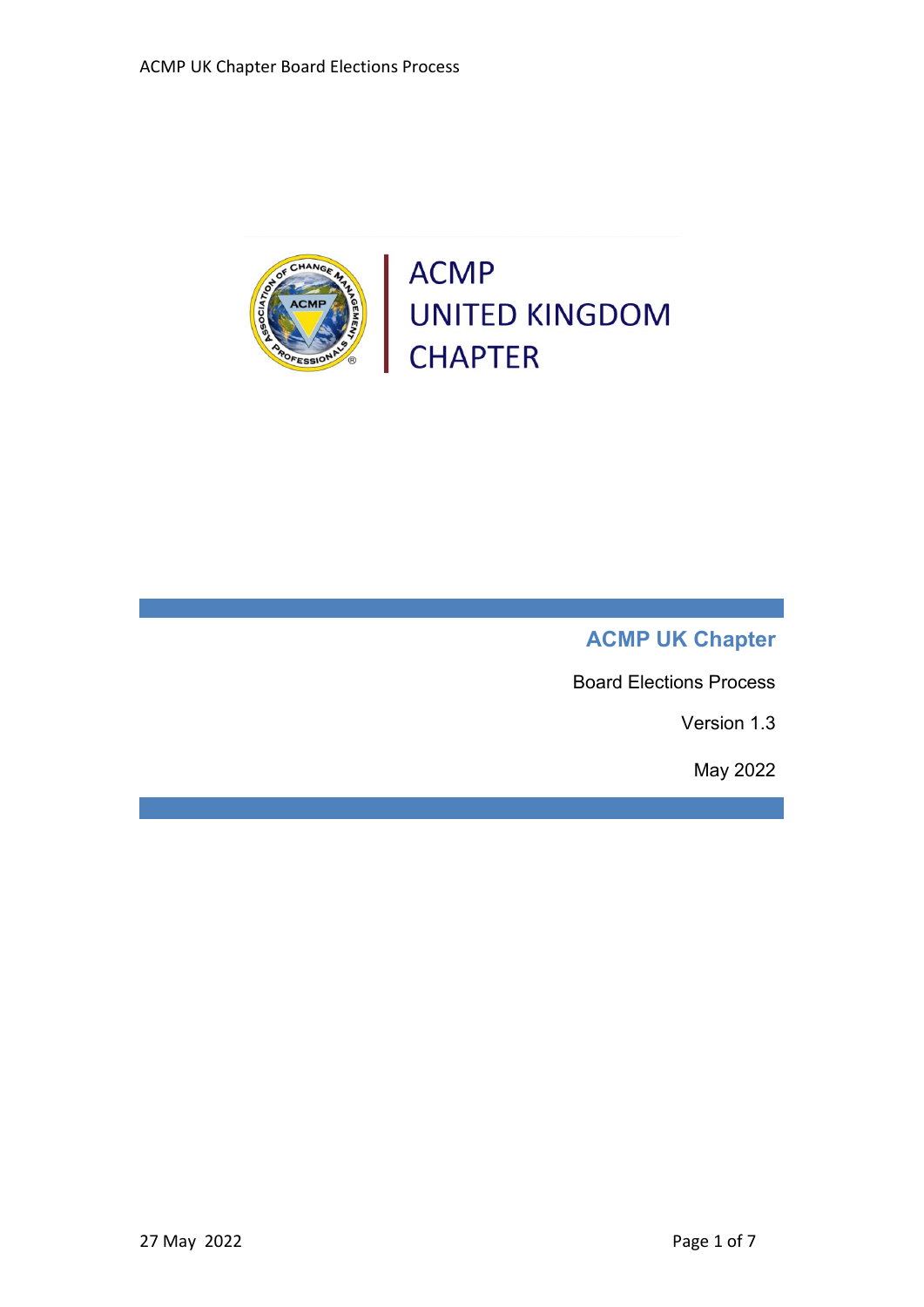#### **Document Information**

| <b>Document Control Information</b> |                                                   |  |  |  |
|-------------------------------------|---------------------------------------------------|--|--|--|
| <b>Document Owner</b>               | <b>ACMP UK Chapter</b>                            |  |  |  |
| <b>Document Author</b>              | ACMP UK Company Secretary and Operations Director |  |  |  |
| <b>Primary Audience/Users</b>       | ACMP UK Chapter Nominations & Elections Committee |  |  |  |
|                                     | <b>ACMP UK Chapter members</b>                    |  |  |  |
|                                     | <b>ACMP UK Chapter Board</b>                      |  |  |  |
| <b>Secondary Audience/Users</b>     | <b>ACMP Global</b>                                |  |  |  |
| <b>Version Number</b>               | 1.2                                               |  |  |  |
| <b>Version Date</b>                 | 27 May 2022                                       |  |  |  |
| Soft copy filename                  | ACMP UK Chapter Board Election Process 2022.docx  |  |  |  |

#### **Version/Change Control Information**

| <b>Version</b> | <b>Issued Date</b> | <b>Revised By</b>          | <b>Description of Change</b> | A, M, or D |
|----------------|--------------------|----------------------------|------------------------------|------------|
| 0.1            | March 26, 2019     | <b>ACMP UK Company</b>     | Initial - Final              | N/A        |
|                |                    | Secretary and              |                              |            |
|                |                    | <b>Operations Director</b> |                              |            |
| 1.0            | May 21, 2019       | <b>ACMP UK Company</b>     | Edits to final version for   | M          |
|                |                    | Secretary and              | Board approval               |            |
|                |                    | <b>Operations Director</b> |                              |            |
|                |                    | ACMP UK Director of        |                              |            |
|                |                    | Communications             |                              |            |
| 1.1            | June 2, 2020       | <b>ACMP UK Company</b>     | Approved Minor edits         | M          |
|                |                    | Secretary and              |                              |            |
|                |                    | <b>Operations Director</b> |                              |            |
|                |                    | ACMP UK Director of        |                              |            |
|                |                    | Communications             |                              |            |
|                |                    |                            |                              |            |
| 1.2            | June 6, 2021       | <b>ACMP Board</b>          | Minor edits                  | M          |
|                |                    | members                    |                              |            |
| 1.3            | May 27, 2022       | <b>ACMP Board</b>          | Minor edits                  | M          |
|                |                    | members                    |                              |            |

#### **Notes:**

Versions are stated as N.nn where 'N' is an initial final document or major revision, and '.nn' are incremental iterations of the document between major revisions.

The final column indicates the type of change where A indicates the addition of content, M indicates modification of existing content, and D indicates deletion of content.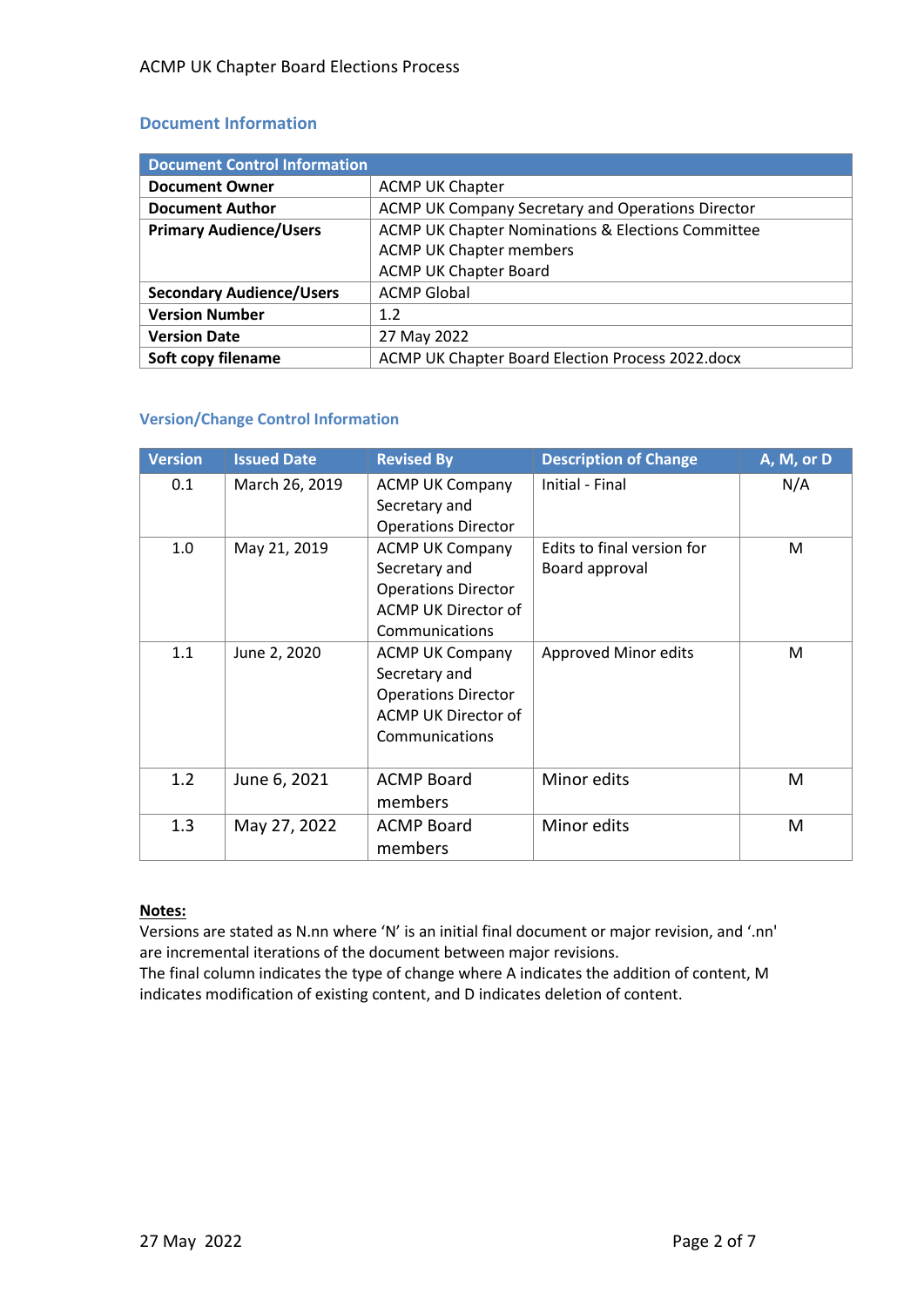# **TABLE OF CONTENTS**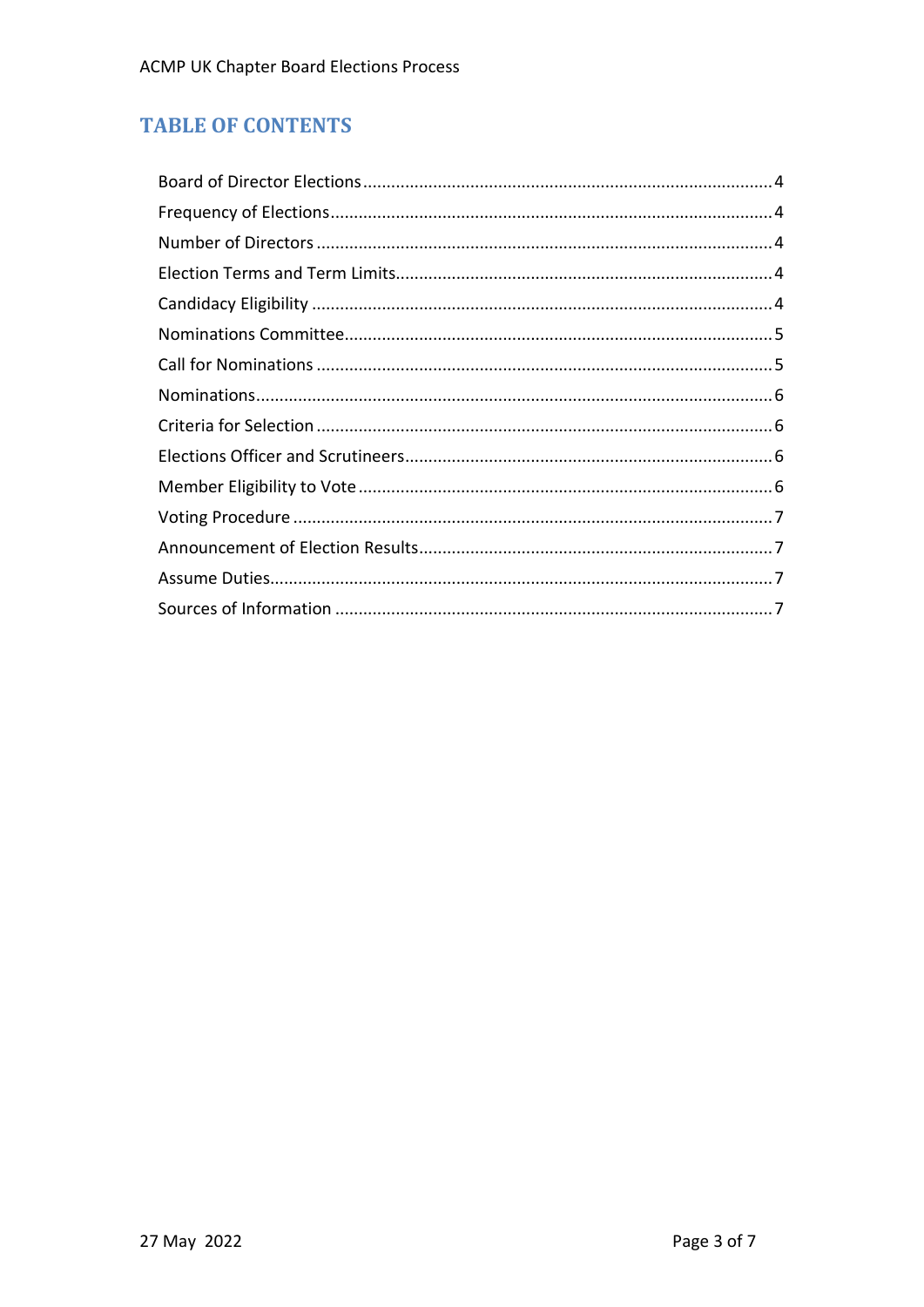# <span id="page-3-0"></span>**BOARD OF DIRECTOR ELECTIONS**

 The objective is to ensure that every member of the Chapter is treated fairly, equally and with respect during the entire nomination and election process.

#### <span id="page-3-1"></span>**Frequency of Elections**

 Following the inaugural Board elections in 2018, staggered elections to the Board will be held every year prior to the Annual General Meeting.

#### <span id="page-3-2"></span>**Number of Directors**

- The Chapter By-laws indicate that up to sixteen positions can be on the Board each serving two-year staggered terms, and the Immediate Past President.
- The fifteen Directors are: President, Vice-President, Secretary & Operations, Treasurer, and up to eleven Directors with portfolio or district responsibilities, for example: marketing and communications, events, and member relations.
- All Board members are Directors.
- The Officers of the Chapter Board are the President, Vice-President, Secretary & Operations and Treasurer.
- No member may hold any two positions on the Board simultaneously.

# <span id="page-3-3"></span>**Election Terms and Term Limits**

- The term of Directors begins on  $1<sup>st</sup>$  August and ends  $31<sup>st</sup>$  July.
- All Directors shall be elected by the voting members and shall serve until their successors are elected or appointed, or they are no longer able to perform their duties.
- The term of a Board Director is two years.
- Directors will not serve more than two consecutive two-year terms in the same position; however, exceptions may be made by the membership at a Chapter meeting.
- The terms of office for the following positions will commence in odd-numbered years:
	- **Vice President**
	- **Treasurer & Sponsorship**
	- At least three and up to six Directors with portfolio (not elected in even years)
- Terms of office for the following positions will commence in even-numbered years:
	- **President**
	- Secretary & Operations
	- At least three and up to six Directors with portfolio (not elected in odd years)
- The maximum number of years that an individual can be a member of the Board is eight (8) years. To be reelected to the Board, a one-year gap is required.

### **Candidacy Eligibility**

- <span id="page-3-4"></span> Candidates for all positions of the Board must:
	- Be members in good standing with ACMP Global and the Chapter.
	- Be a resident of the United Kingdom over the age of 21.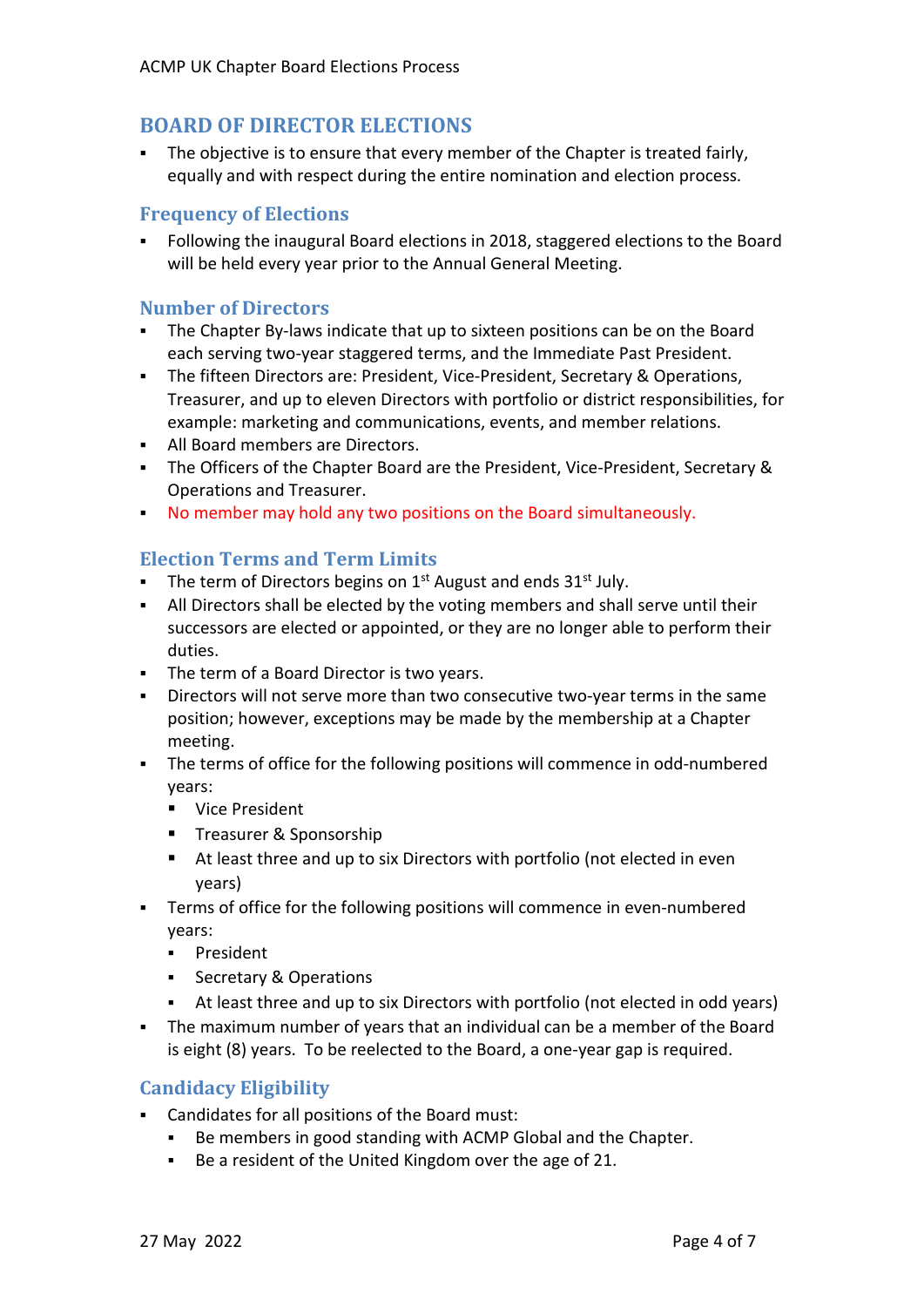- Have been an ACMP member for at least 12 months (1 consecutive year) by the time of the start of the term for which the Director is nominated.
- Have not been an employee of ACMP during the past three years, nor the spouse, dependent or immediate family member of an employee.
- Not be in a conflict of interest position with respect to ACMP Global and the Chapter.
- Not be an undischarged bankrupt or have committed offences related to fraud.
- No member shall be eligible for the Presidency unless he/she has held a previous term as a Board Director. This requirement may be waived by a unanimous vote of the Board.

# <span id="page-4-0"></span>**Nominations Committee**

- Annually, the Board shall appoint a Nominations Committee with due consideration to the members' experience in the affairs of the Chapter and experience with a goal to achieving diversity and balance.
- The Nominations Committee shall consist of at least three voting Chapter members with a minimum of twelve (12) months membership in good standing, who are not seeking election to the Board, one of whom shall be the immediate Past-President (where this individual exists) or the current president (if not up for election) who will serve as the Committee Chair.
- The Board will appoint the chair if there is no immediate Past President who is not seeking election to the board.
- The Nominations Committee will oversee the nomination process on behalf of the Board.
- The Nominations Committee is responsible for ensuring the names of all members who wish to stand for election are considered by the Chapter during elections.
- The responsibilities of the Nominations Committee will be to:
	- Review and update the nominations package prepared by the Secretary.
	- □ Issue the Call for Nominations (solicit nominations) to the Chapter membership.
	- Accept nominations for each Director position due for election.
	- Ensure nominees have submitted a completed nomination package.
	- Contact each nominee to:
		- Confirm the nomination
		- Answer any questions about the positions, nomination and election process
		- Verify that he/she will stand for election.
	- Nominate all eligible candidates required to fill the vacancies, which exist on the Board of Directors at the time of the call of the election.
	- **Finalize the slate of nominees for election.**

### <span id="page-4-1"></span>**Call for Nominations**

• The Nominations Committee will notify the membership of the pending election and procedures for nominations.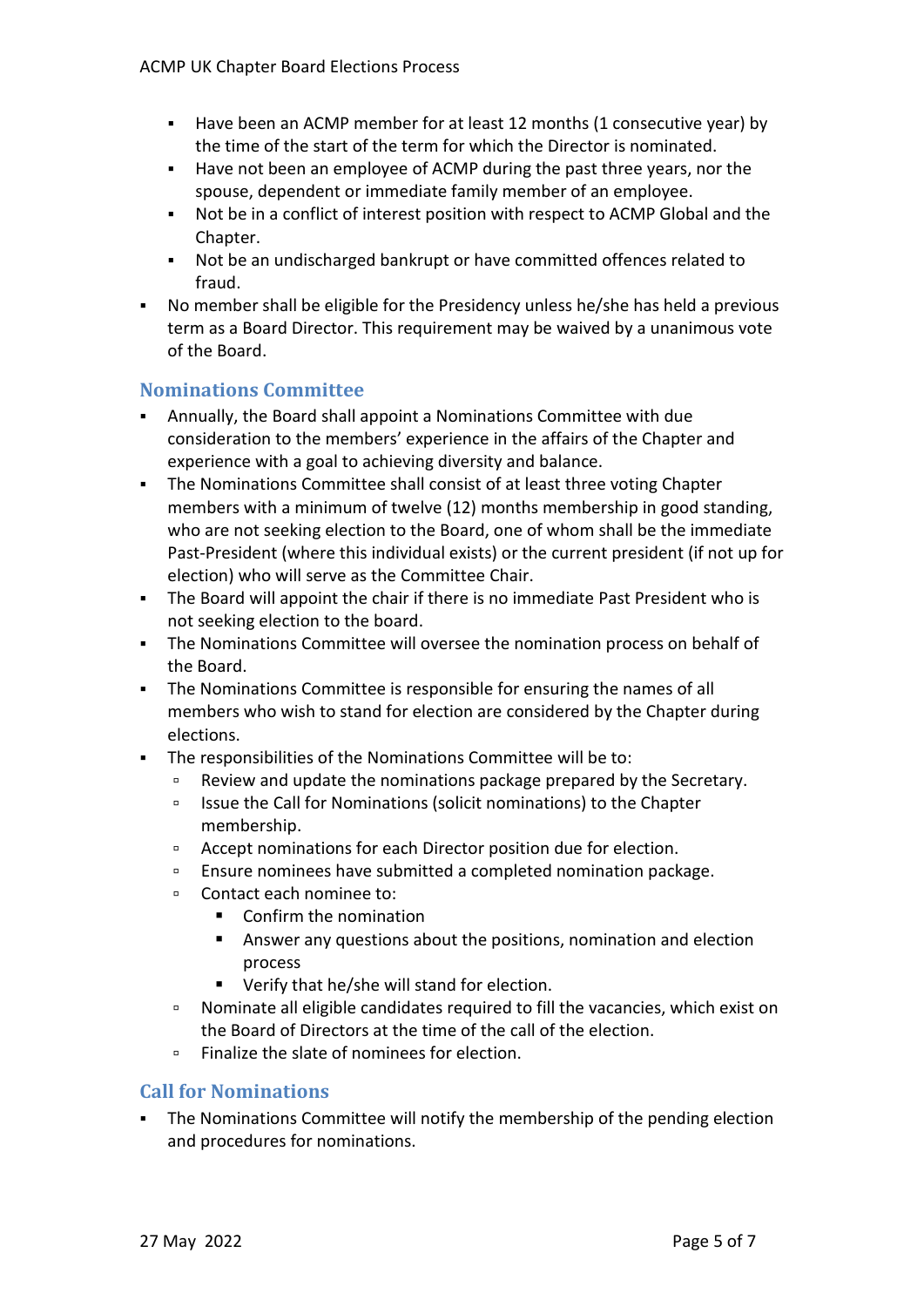- The Nominations Committee is responsible for calling for nominations to the Board of Directors from among the Chapter membership.
- The Secretary is responsible for preparing a 'Nominations Package' which should contain the following:
	- Board Elections Process (this document)
	- **Board of Director Position Descriptions**
	- Board of Director Nomination Form
	- □ Meet Eligibility Self-Declaration Form

### <span id="page-5-0"></span>**Nominations**

- Any member of the Chapter entitled to vote may nominate any member for consideration by the Nominating Committee by the date specified in the call for nominations.
- **Members in good standing may nominate themselves.**
- Nominations must be electronically signed by the nominator and the nominee and submitted to the Nominations Committee by the published deadline.
- Individuals can be nominated for multiple board positions in a single election. If the nominee is successfully elected into a position in the order that the elections are held (see the section below entitled Voting Procedure for the order), all subsequent nominations and applicable votes are null and void.
- A nomination package must be submitted for each position.

# <span id="page-5-1"></span>**Criteria for Selection**

- If only one eligible person agrees to stand for a particular Director portfolio, then he or she is elected by acclamation to that position.
- **If more than one eligible person is nominated for a position an election** will be held.
- If no nominations are received for a position, then the newly elected Board will select and appoint a member who meets the eligibility criteria.

### <span id="page-5-2"></span>**Elections Officer and Scrutineers**

- An Elections Officer and two Scrutineers (a Scrutineer and a Deputy) are appointed by the Board of Directors to ensure a fair election process and to prepare and certify the official results of the election.
- **The Elections Officer and Scrutineers cannot vote.**
- The Elections Officer should be a neutral and unbiased person and is seen to be so by the membership. This individual cannot be a candidate for office and should be familiar with election procedures.
- <span id="page-5-3"></span> Neither members of the retiring Board nor members nominated for the incoming Board shall be eligible to serve as Scrutineers.

# **Member Eligibility to Vote**

- ACMP United Kingdom Chapter members who joined on or before the Date of the Call for Nominations Request are eligible to vote.
- ACMP United Kingdom Chapter members must be a member when the election ballots are issued.